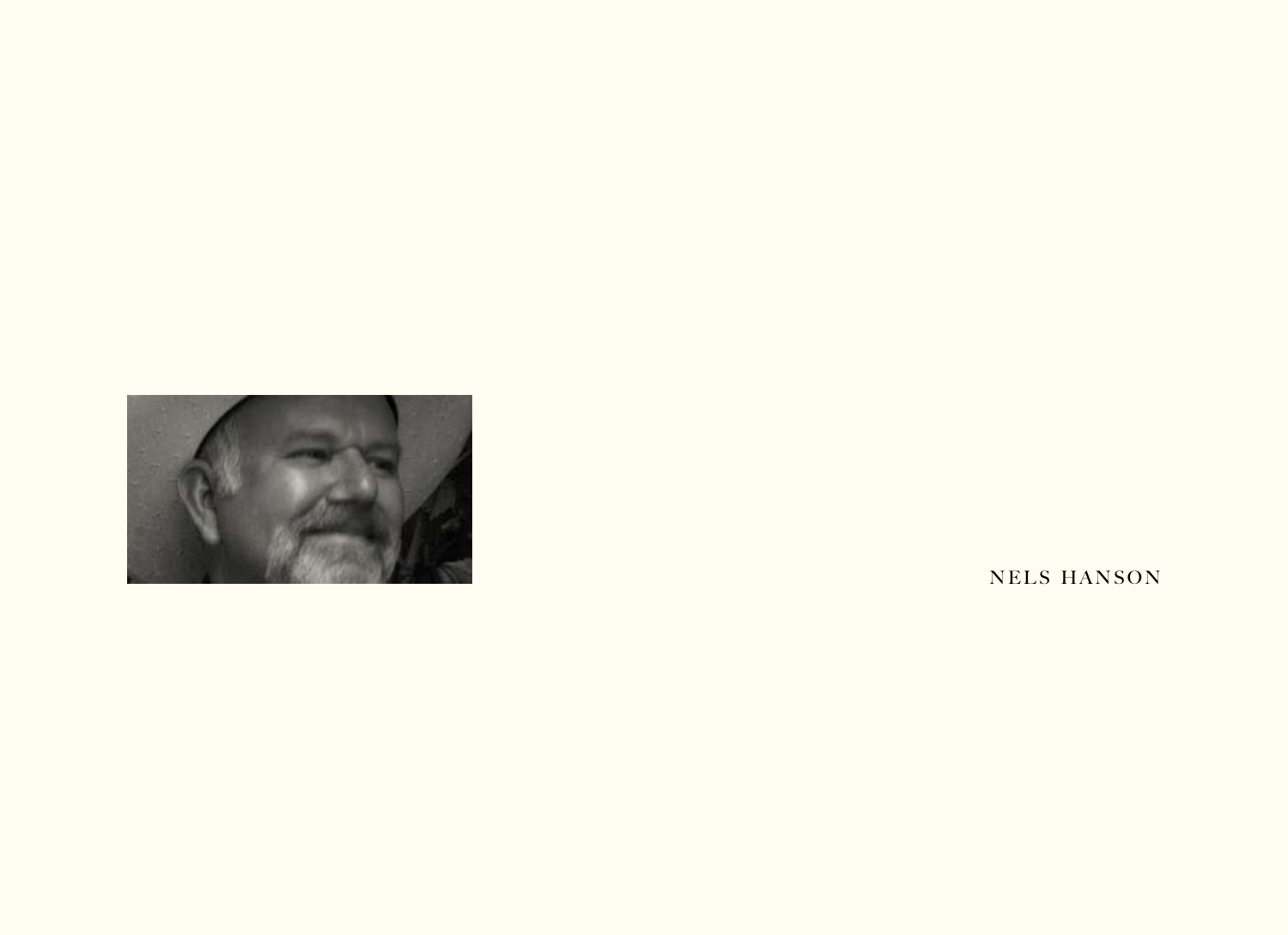## Exile

My farming life is fading, memory bleached sky, no sun, old negative turning paler, near pure white now. In the Great Valley, San Joaquin, I saw Sierra Nevadas each day and people came to heal sick lungs. My grandfather's father's wagon near Fresno paused half an hour for one pronghorn herd to cross dirt road. I drank purest water from the well he dug. Farmer's paradise, Garden in the Sun, it lasted just more than a century, alluvial rich soil, endless temperate growing season, rivers and tulle ponds, vast subterranean lake fed each spring by snowmelt. Will global warming kill us before high-tech wars, updated Crusades? Which catastrophe would be better for surviving flora, fauna that did no harm, valley kit fox, kangaroo rat hopping like kangaroo? Should I do more than do less wrong, stay silent, still, never stray five miles from the Pacific? All my days this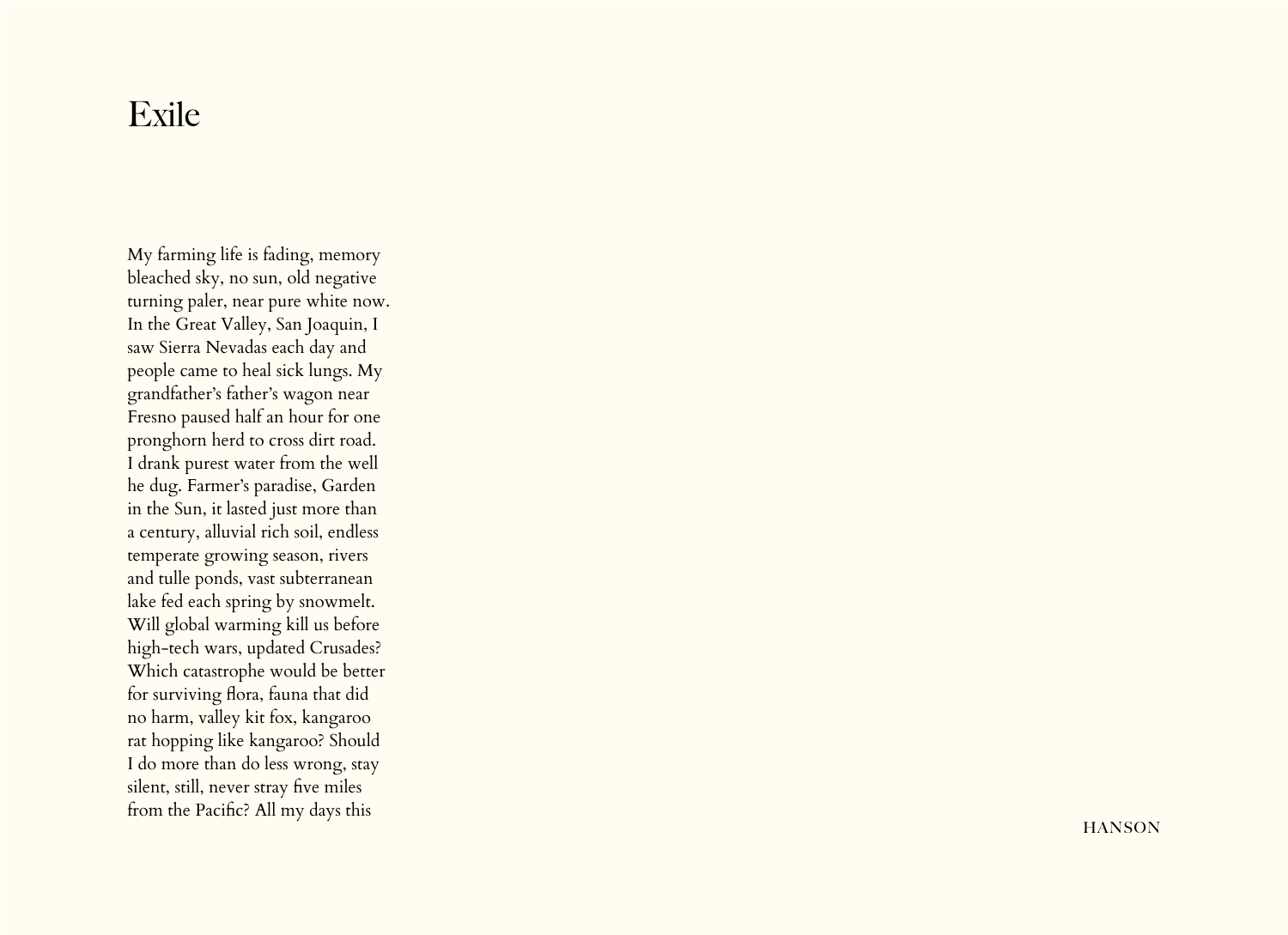shore is lovely, place surely good or better than on any planets our size though experts' last estimates predict a trillion Earth-like worlds fill the universe. Do you care about them or their inhabitants and how they compare to us? What possible difference can it make, way we've become since Cain slew Abel, fled east of Eden to spoil these lands of Nod? If you know better please let me know. My name is in the book. I watch grey seabirds, blue waves depart, arrive, curve dolphins leap, a pattern perfect fifty million years.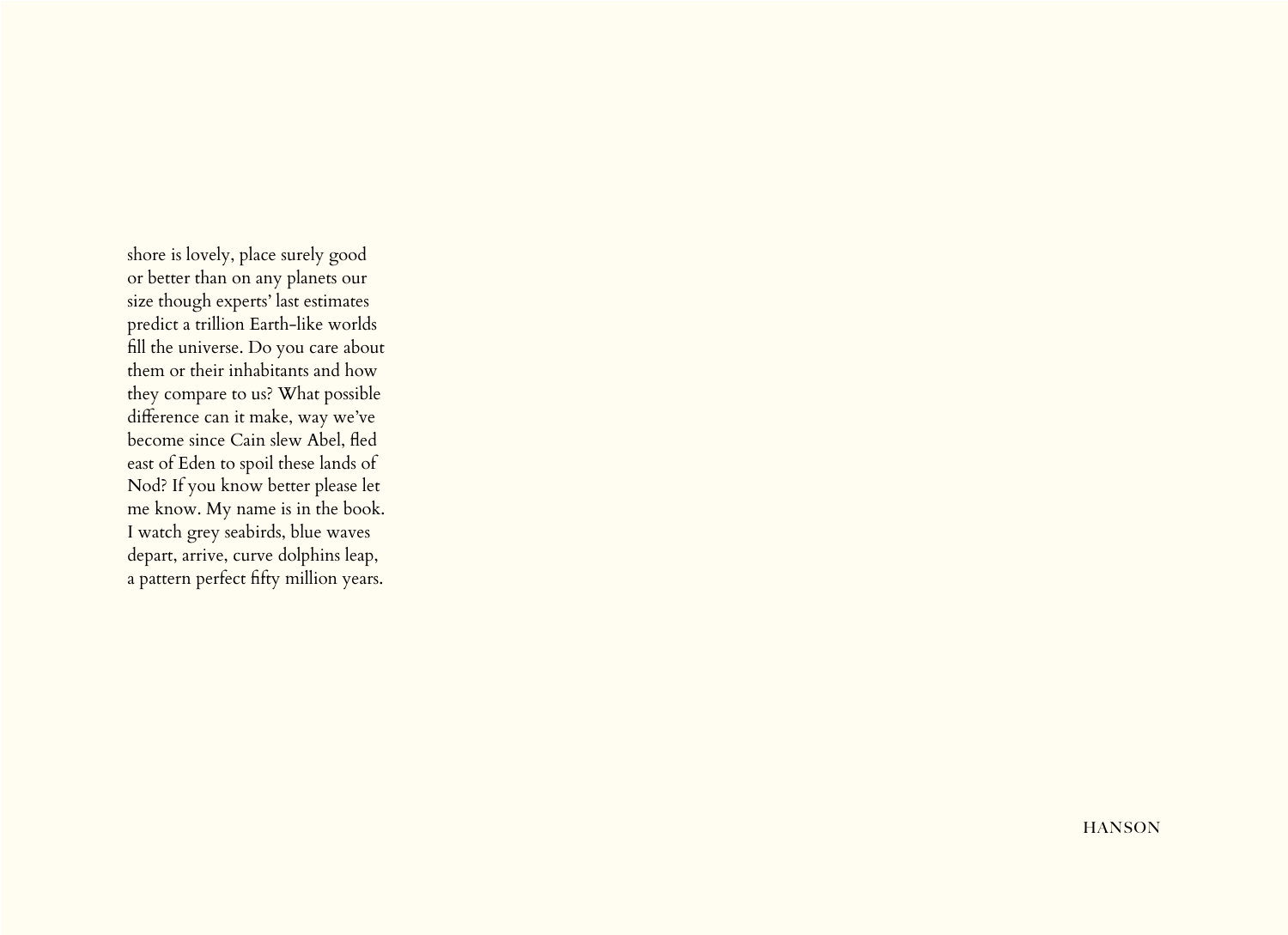## Pebbles, Breadcrumbs, Ash

In those days of famine the mother of Hansel and Gretel died and their stepmother convinced their father to abandon his children in the woods

so the happy couple would have more to eat. Frightened brother and sister overheard and when their father led them into the forest

Hansel dropped a trail of white stones to mark a way home. The stepmother was angry so their father took the two deeper into the dark trees

and this time Hansel left a path of breadcrumbs torn from the last slice of bread. The birds ate them all and the children were lost and starving

until they came upon a house of gingerbread they could eat. It belonged to a witch nearly blind who locked Hansel in a cage to fatten him

for a feast and made Gretel her slave. Hansel discovered one bone from the witch's last meal and each day pushed it between bars

so the witch felt his thin finger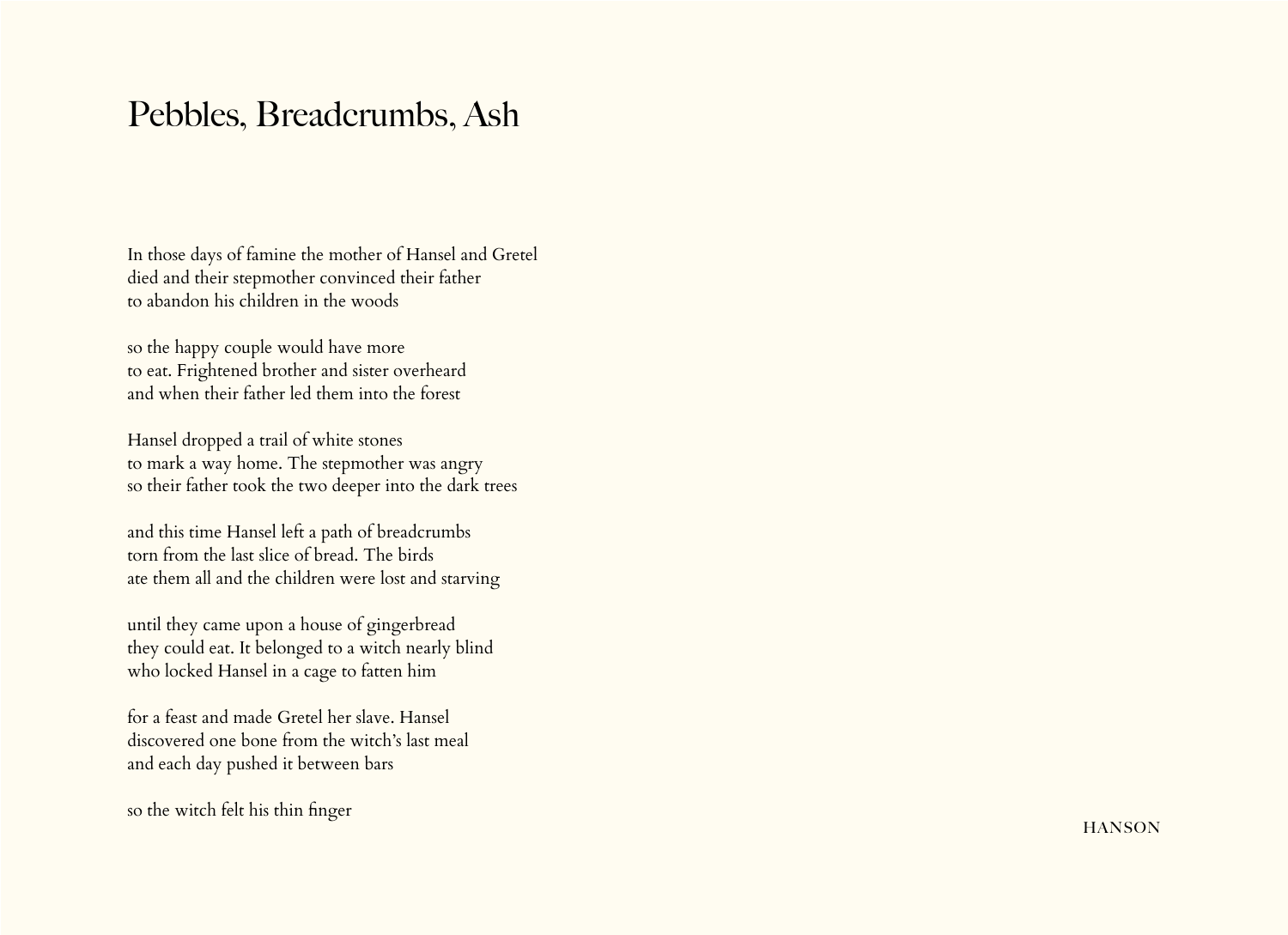and knew he was still too skinny to cook until the famished witch decided

he was fat enough. She ordered Gretel to start the fire but Gretel pretended she didn't understand when the witch asked if the stove was hot

enough. The eager witch leaned forward to test for herself and Gretel pushed her in, shut the oven door and burned her to ash. Then

she freed Hansel and they found the witch's rich treasure and rode on a black swan, scattering the witch's ashes as they flew home. The cruel

stepmother had died and their lonely father who missed his poor children had gone to search in the forest. Soon he noticed the white trail

and running fast followed the ashes to the witch's house made of cake. In the cold oven he discovered the last bone of Hansel or

Gretel. He hung it around his neck and locked himself in Hansel's old cage, certain no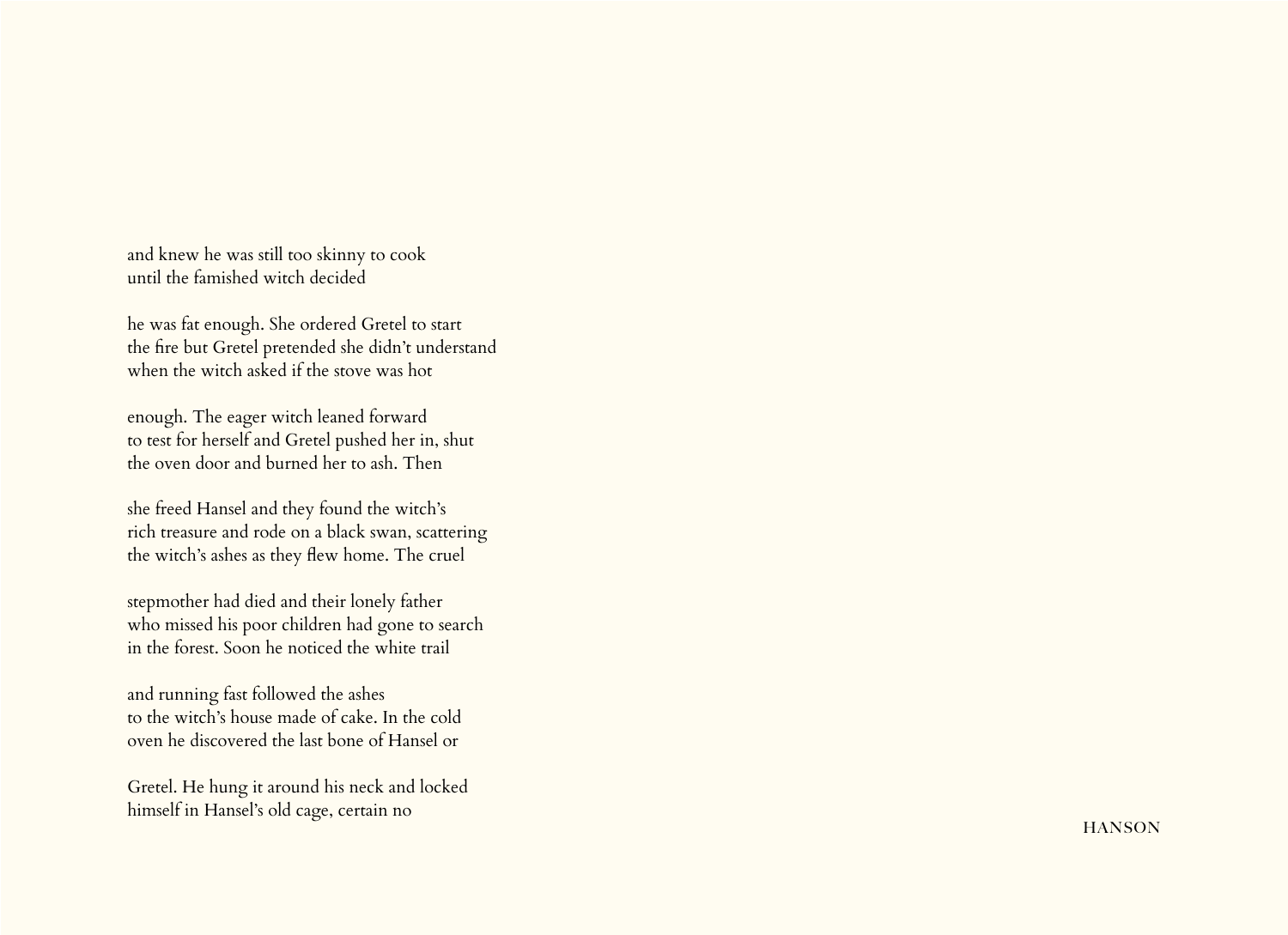witch would ever come to feed him.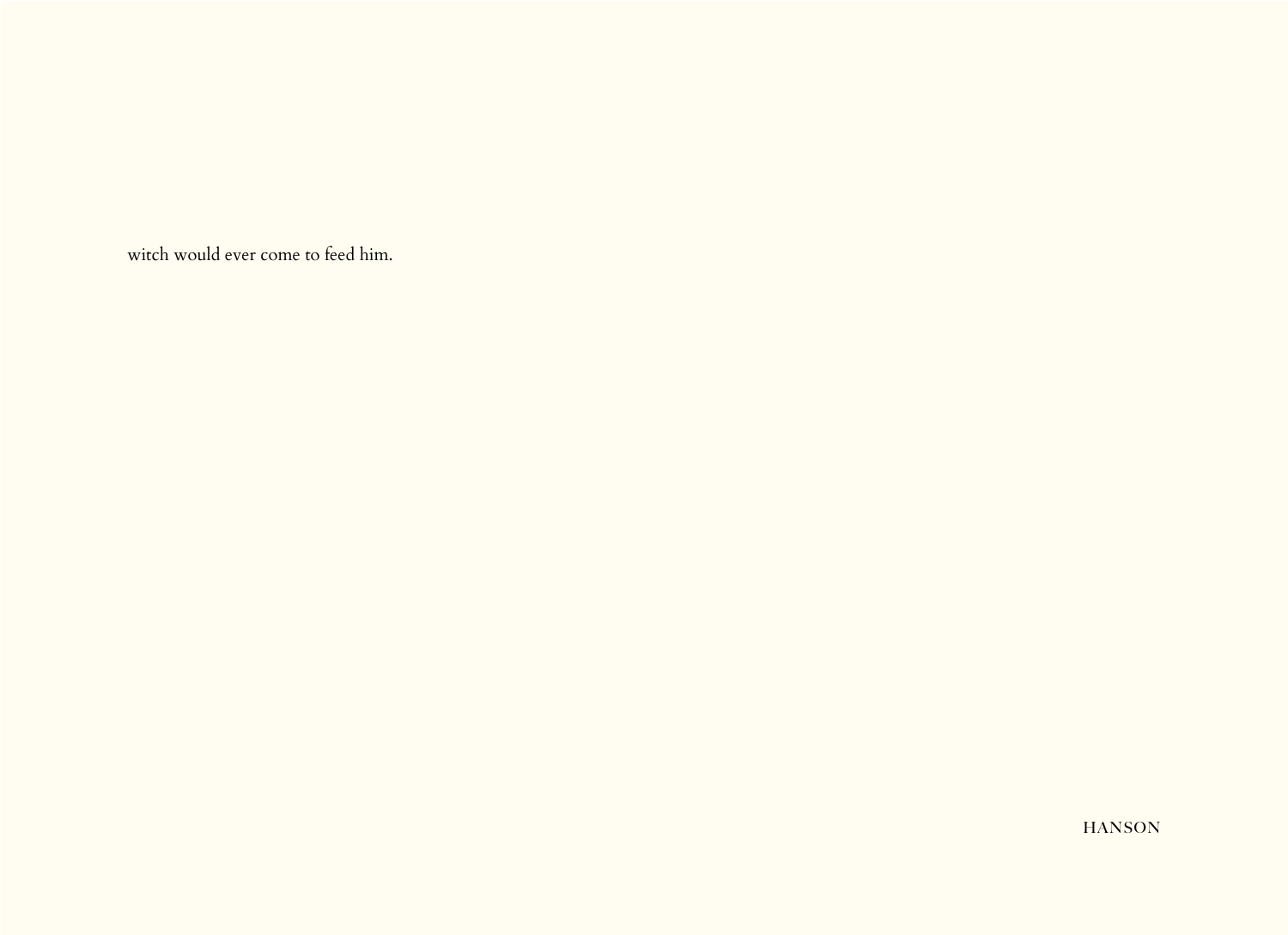## The Tombs Near Dangeil

In a cemetery from the Third Kingdom of Kush, near Meroe its once-lost capital, north toward the modern-day Sudanese village of Dangeil

archaeologists uncovered several underground tombs, finding artifacts including a silver ring engraved with an image of a god, and a faience,

a glazed earthenware box, decorated by two large eyes. Kush controlled the Nile's Nubian Valley northward to Roman Egypt and at times

was ruled by a queen. Many of its pyramids survive but the cemetery contains no surface structures although unearthed funeral articles

suggest widespread belief in an afterlife. Special goods and foods provided departed souls sustenance as demonstrated by tall clay jars that held beer

brewed from sorghum and a "party tray" with seven attached bowls, six in a circle with a bowl at the center, to serve varied dishes on the journey

to another world. The ring bears the visage of a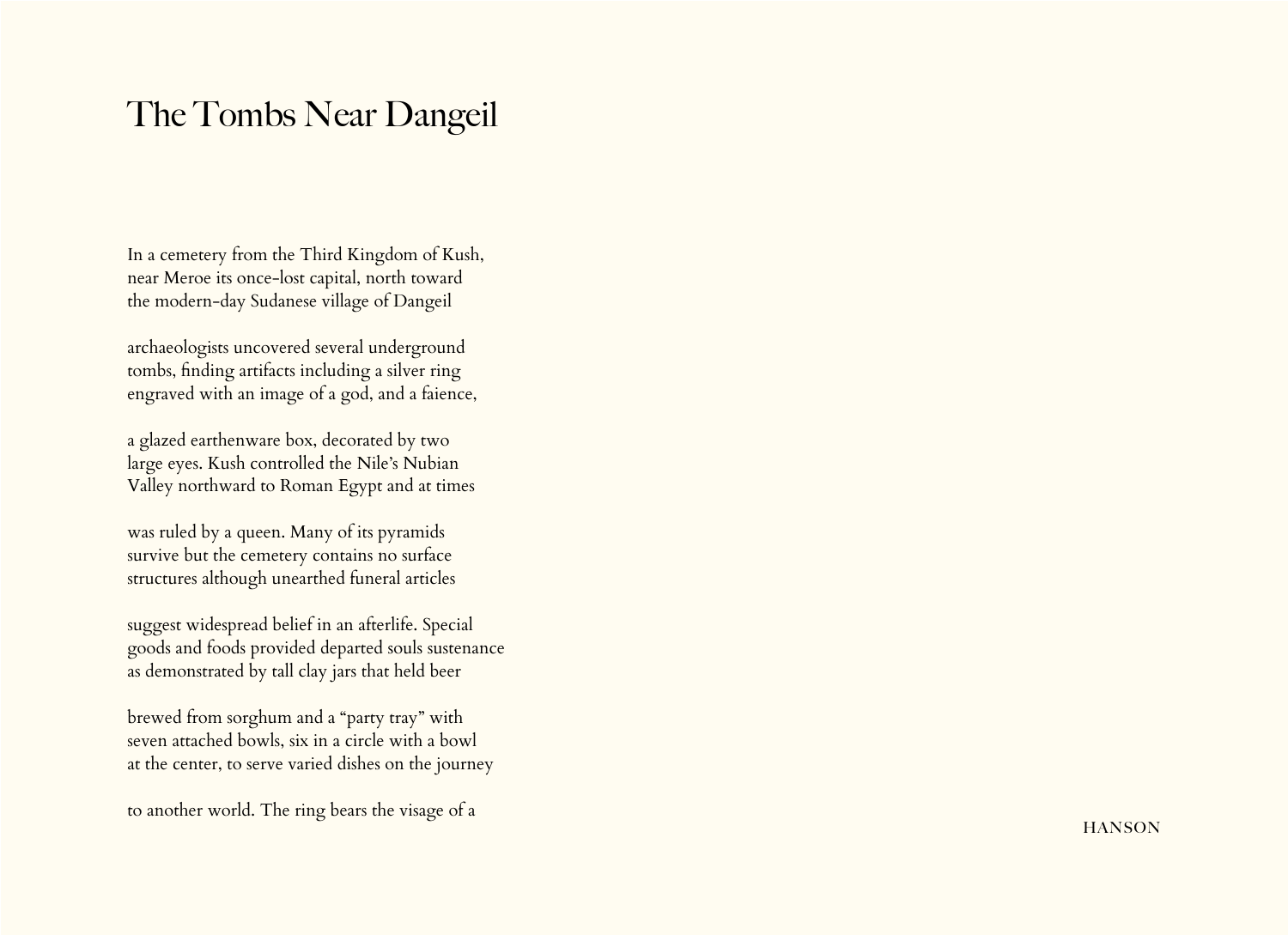horned deity, perhaps the god Amun, whose head resembles a ram's. Ancient officials pressed state

symbols into wet pottery though seal rings of silver are rare. The yellow-green box is painted with a talisman the Kushites and their Egyptian rivals

called "udjat," "eyes," protection from the Evil Eye. One tomb yielded arrowheads and remains of a man wearing a stone thumb ring, an "archer's

loose," for drawing back a bowstring. Kush society highly prized skill in archery: Royalty, both women and men, wore the rings and fearsome lion-headed

Apedemak the war god fought as an archer. In 2002 farmers digging a ditch first discovered the graveyard close to Dangeil, south of the Nile's fifth cataract

where its last tributary joins the great river flowing to the Mediterranean. The Atbarah – "water coming from the shades below" – enters violent shallow rapids

amid boulders and myriads of small islands confusing easy navigation and for six thousand years threatening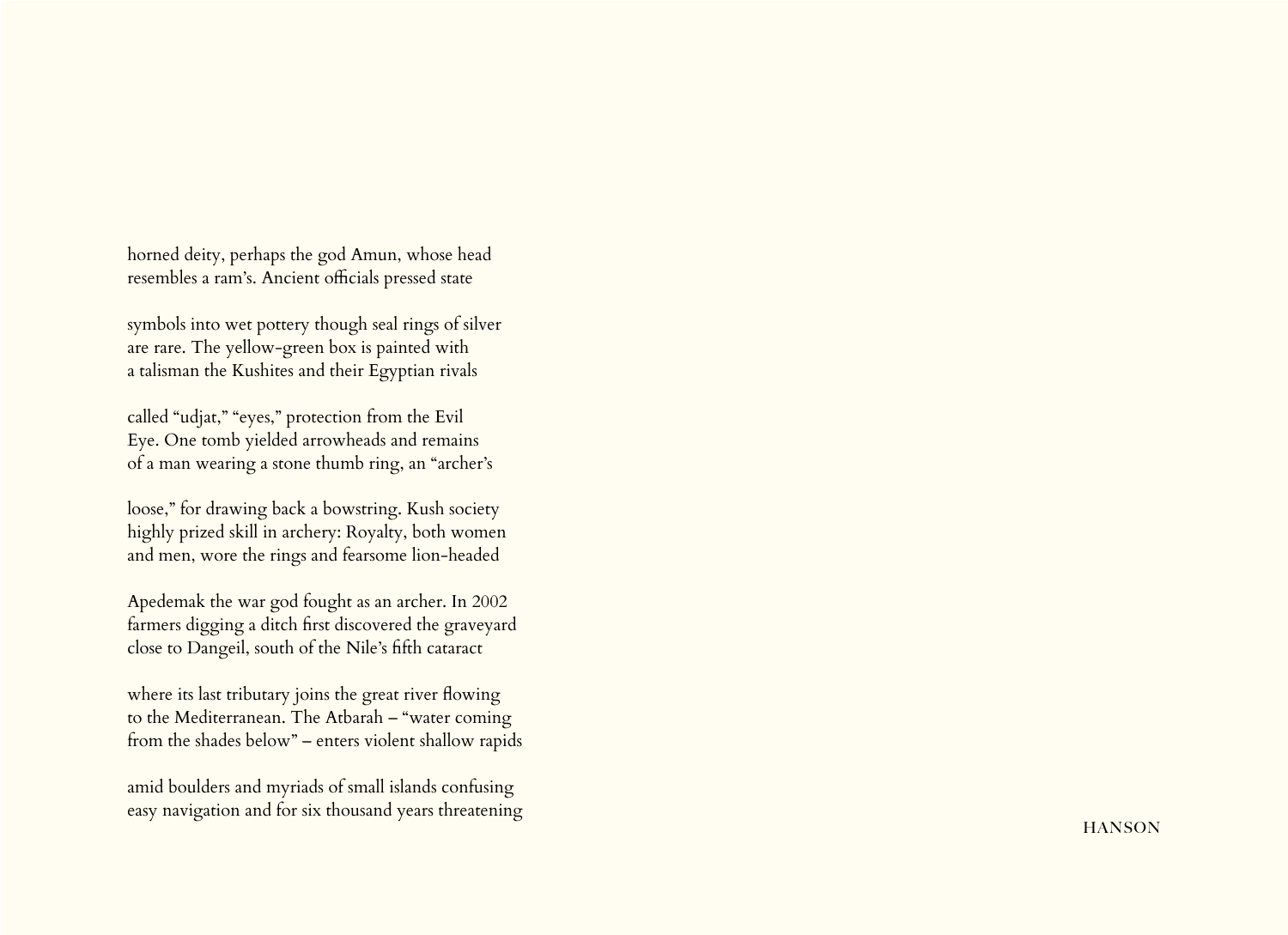safe passage of desert sailors trying to reach the sea.

**HANSON**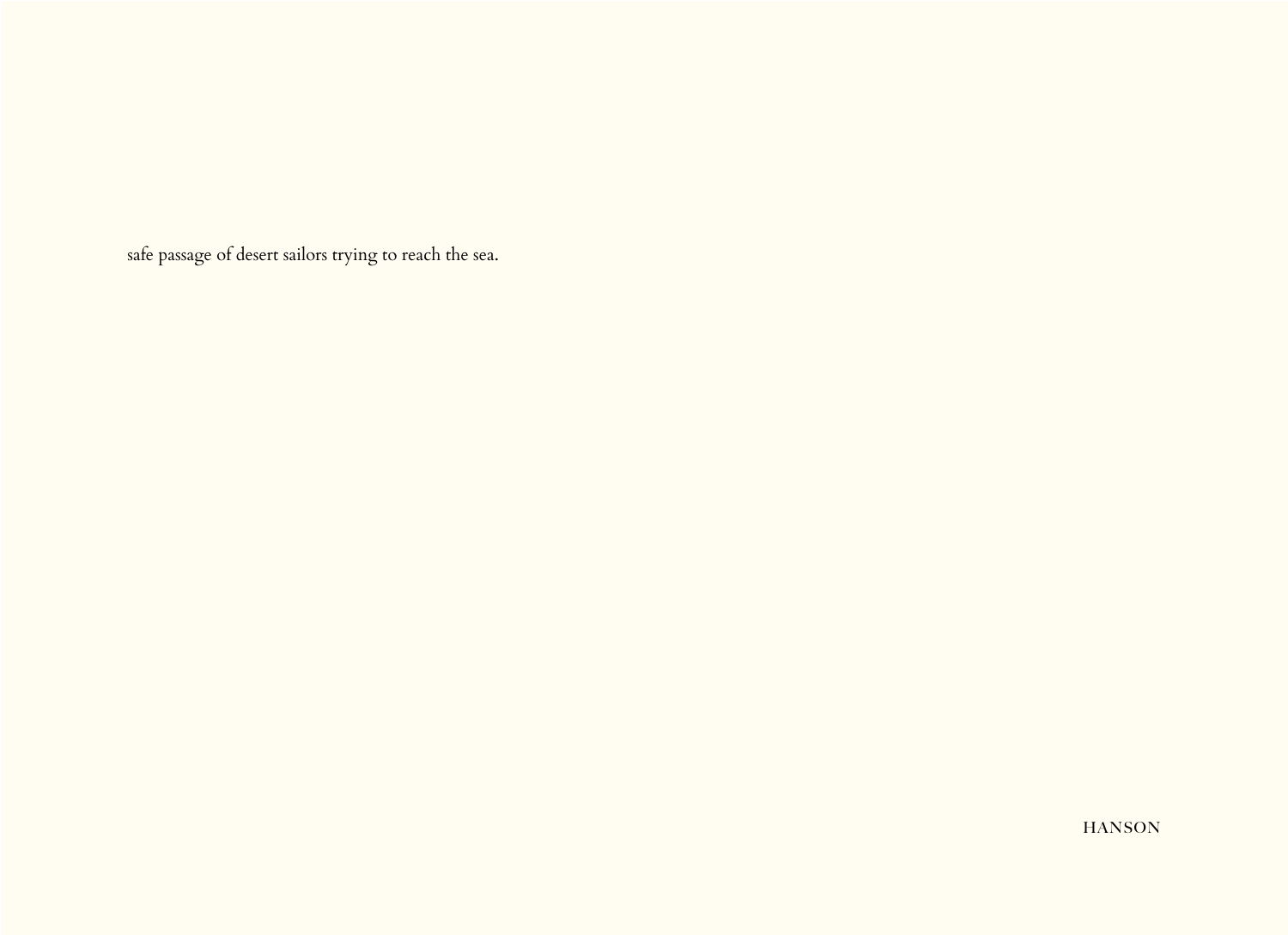## Wovoka

By Nevada's Walker Lake Jack Wilson the Ghost Dancer reached the Father, the Great Spirit, who prepared to create a New World. Wilson was Wovoka, the Indian Messiah, friend of the Mormons – an anonymous

pamphlet appeared in Salt Lake announcing the Christ had returned at Walker as a Paiute. "I found my children were bad, so I went back to heaven and left them. I told them that in so many hundred years I would come back

to see my children. At the end of this time I was sent back to try to teach them. My father told me the earth was getting old and worn out and the people getting bad, and that I was to renew everything as it used to be

and make it better." Wovoka talked to spirits, preached love to all men, to Indians from all across the country who came to Mason Valley to learn the Ghost Dance. The dancers painted their white muslin shirts blue and

yellow with an eagle on the back and could wear no knives or metal or weapons. The men and women held hands in a single circle, dancing, the dying dancers breaking away and entering the enclosing wheel, fainting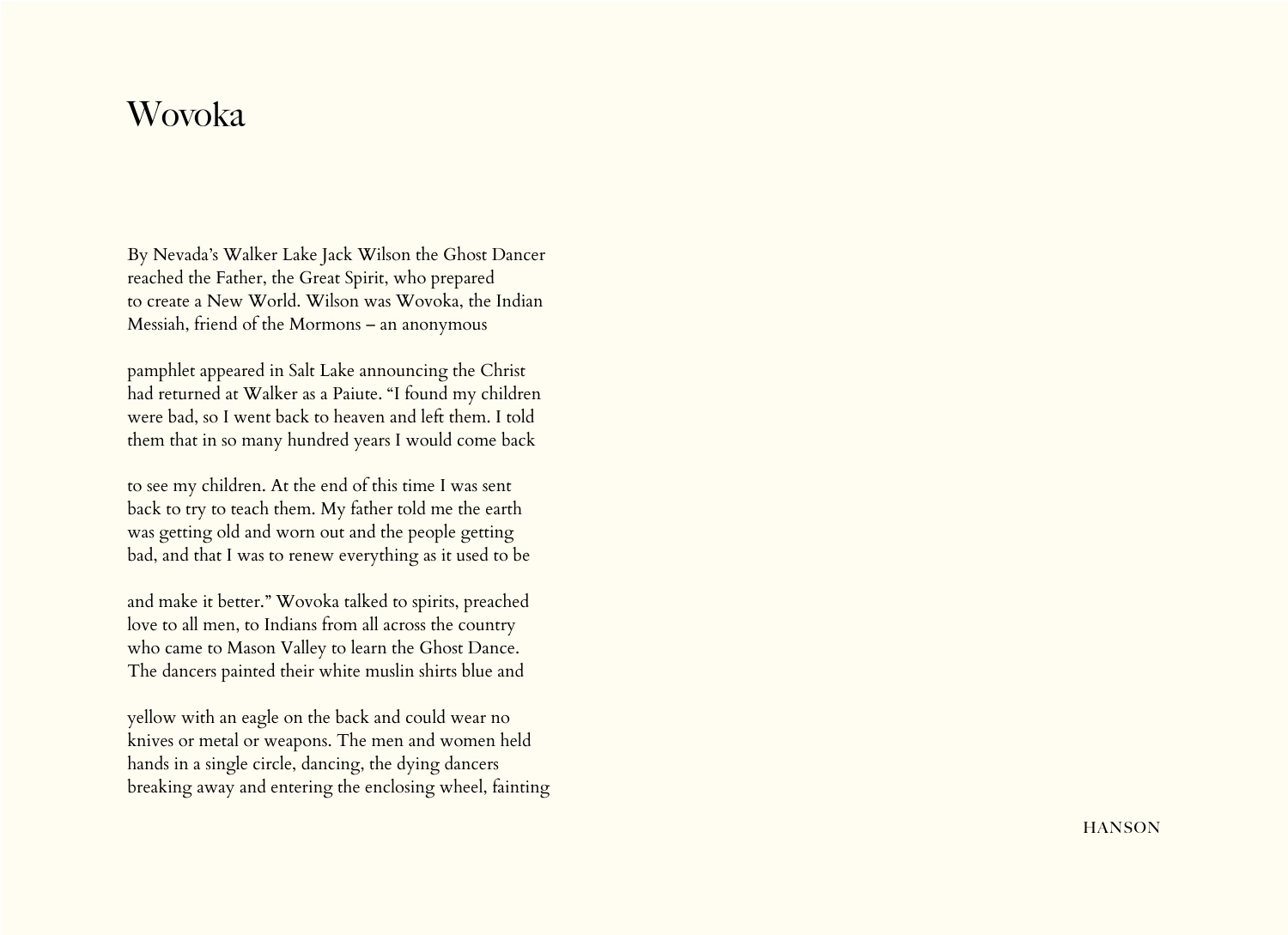into a trance as Wovoka waved an eagle feather and the white eagle came and carried them to the other world where they saw Wovoka with the buffalo and departed family and friends. Then they woke, bringing messages

from the dead and a buffalo tail or a piece of wrapped buffalo meat. "He made no argument and advanced no proofs but said simply that he had been with God as though the statement no more admitted of controversy

than the proposition that 2 and 2 are 4," reported James Mooney the pioneer ethnologist who danced the Ghost Dance and wrote that Wovoka had fallen into a fever during a complete solar eclipse New Year's Day 1889.

When the sun died, Wovoka said, he went to sleep in the daytime and rose to heaven, where he saw God and the dead, who were happy and young. He returned with good tidings of peace and reunion and five weather

songs – for mist or cloud, a snowfall, a shower, a hard rain or storm, and clear sky. Wovoka on a summer day made an ice block fall from the air. He formed icicles with his hands and lit his pipe with the sun. "Everybody